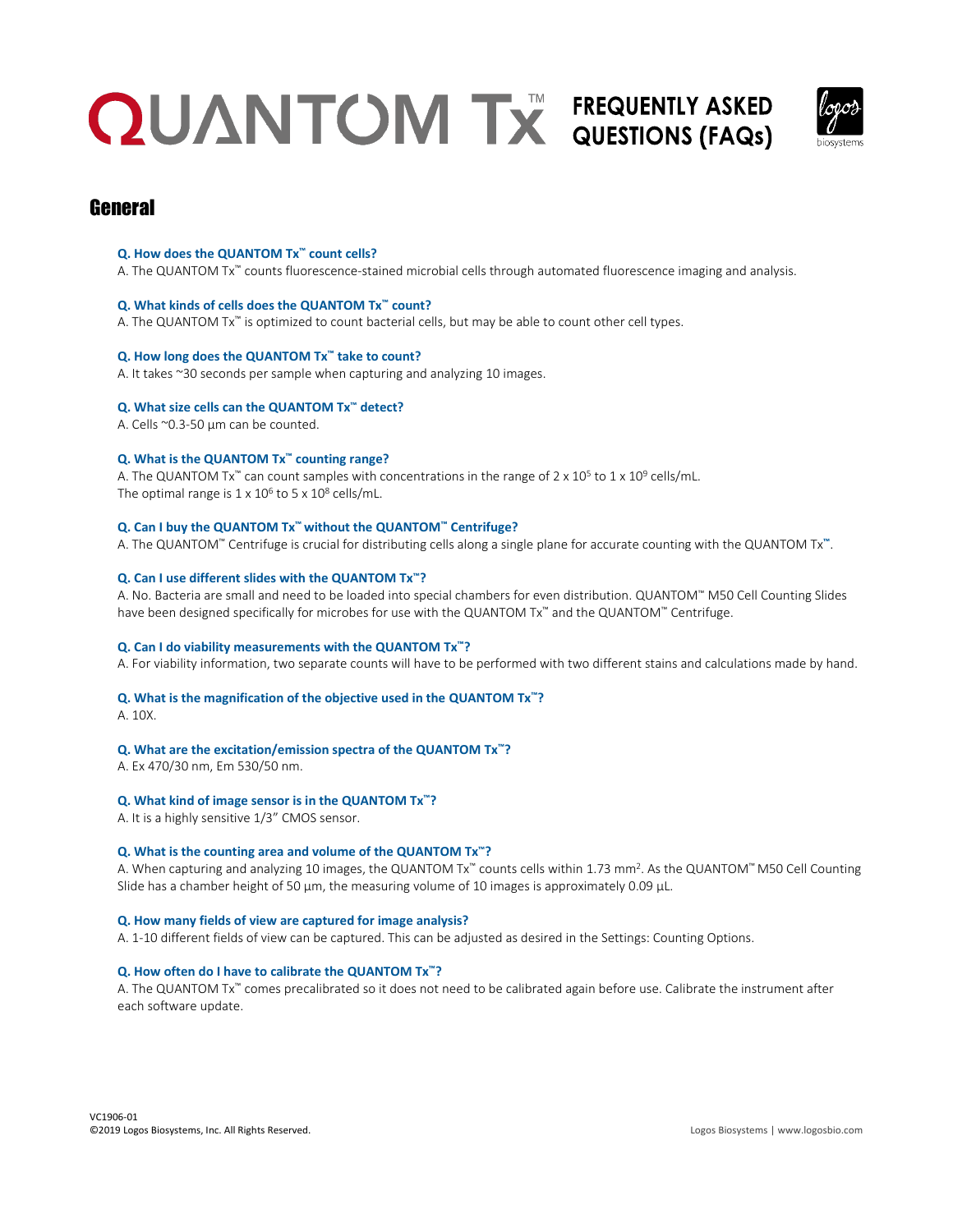

### Sample Prep

#### **Q. How can I avoid bubbles in my sample being counted as cells?**

## A. Mix cells and loading buffer gently to avoid creating bubbles.

#### **Q. What is the purpose of the QUANTOM™ Cell Loading Buffer I?**

A. QUANTOM™ Cell Loading Buffer I is a viscous solution that immobilizes cells upon centrifugation.

#### **Q. Why does it take so long to load the sample into the QUANTOM™ M50 Cell Counting Slide?**

A. This is most likely due to the viscosity of the loading buffer. Leave the slide for 20-30 seconds after loading and try again. If it takes more than one minute, you may need to use a fresh batch of QUANTOM™ M50 Cell Counting Slides.

#### **Q. What do I do if the slide is only partially full?**

A. Load more of the sample into the slide (e.g. total 5.5-6.0 µL). If the slide does not fill completely with the increased volume, you may need to use a fresh batch of QUANTOM™ M50 Cell Counting Slides.

#### **Q. What do I do if my cells aren't all in the same focal plane? Some are in focus and some aren't.**

A. Increase centrifugation speed or time with the QUANTOM™ Centrifuge.

#### **Q. What do I do if my cells are in the same focal plane but cell distribution is not even?**

A. Lower centrifugation speed or time with the QUANTOM™ Centrifuge.

#### **Q. Why did my cells clump after staining?**

A. Increased dye incubation time can cause cell aggregation. Reduce incubation time and proceed quickly to counting.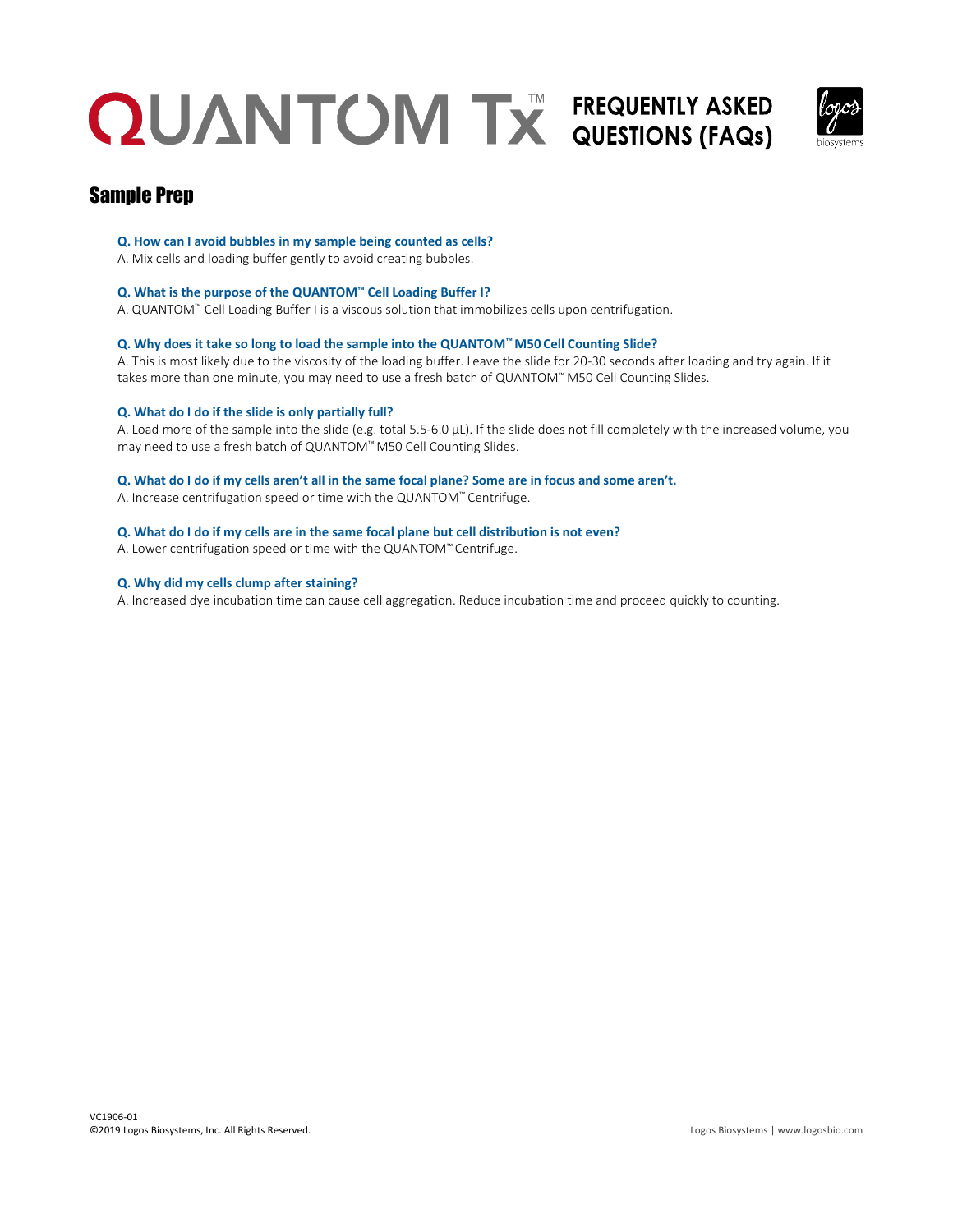

### Cell counting

#### **Q. What bacteria have been tested on the QUANTOM Tx™?**

A. *Alcaligenes faecalis, Bacillus amyloliquefaciens, Bacillus circulans, Bacillus coagulans, Bacillus lentus, Bacillus lichenformis, Bacillus megaterium, Bacillus mycoides, Bacillus pumulis, Bacillus sphaericus, Bacillus subtilis, Comamonas terrigena, Enterobacter aerogenes, Enterobacter cloacae, Escherichia coli, Lactobacillus casei, Pseudomonas fluorescens, Proteus mirabilis, Pseudomonas putida, Pseudomonas stutzeri,* and *Serratia marcescens*. This is just a partial list. We are continually testing additional microbes.

#### **Q. Can the QUANTOM Tx™ count irregular or elongated cells?**

A. Yes, but you may need to optimize the roundness levels in the protocol parameters to find the right setting for your type.

#### **Q. Can the QUANTOM Tx™ count clumped or chains of cells?**

A. Yes, but you may need to optimize the declustering levels in the protocol parameters to find the right setting for your type.

#### **Q. Do I have to set specific parameters for specific cell types?**

A. Specific cell types may require protocol parameter adjustments depending on their morphology and arrangements.

#### **Q. Can the QUANTOM Tx™ count both gram negative and positive cells?**

A. Yes, the QUANTOM Tx™ can count both gram negative and positive cells.

#### **Q. Can the QUANTOM Tx™ count spores?**

A. It depends on dye penetration. Most spores are resistant to dye penetration.

#### **Q. Can the QUANTOM Tx™ count live cells?**

A. Yes. Stain cells with QUANTOM™ Viable Cell Staining Kit to count live cells.

#### **Q. Can the QUANTOM Tx™ be used for mycoplasma testing?**

A. No. Mycoplasma are too small to be detected with the QUANTOM Tx™.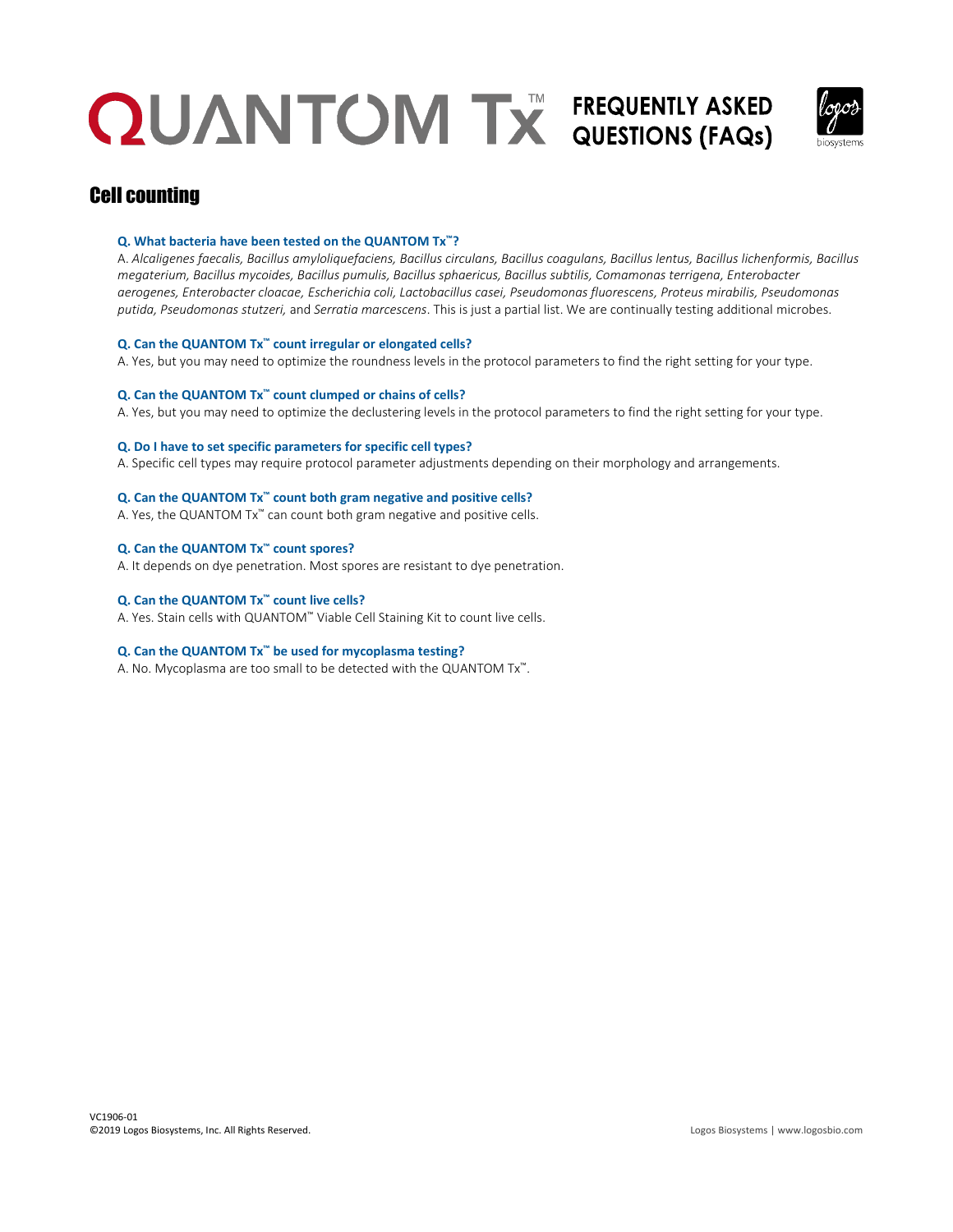

### Dyes/Detection

#### **Q. Can dyes other than the QUANTOM™ dyes be used with the QUANTOM Tx™?**

A. SYTO® 9 stain may be used but since its signal intensity is different, light intensity levels should be optimized prior to counting.

#### **Q. If my samples are fluorescent bacteria, do I still need to stain them?**

A. It depends on the signal's excitation/emission spectrum and intensity. If the spectrum falls within the instrument's spectral capacities and the signal is strong enough, the sample may be counted without staining.

#### **Q. How do the QUANTOM™ dyes work?**

A. QUANTOM™ Total Cell Staining Dye is a fluorescent DNA binding dye. QUANTOM™ Viable Cell Staining Dye permeates cells and is converted to a fluorescent product upon hydrolysis within viable cells.

#### **Q. Can I use LIVE/DEAD BacLight Bacterial Viability Kits?**

A. LIVE/DEAD BacLight Bacterial Viability Kits are composed of SYTO® 9 stain and propidium iodide. As the QUANTOM Tx™ has just one fluorescence channel, only the SYTO® 9 signal is detectable.

#### **Q. Can QUANTOM™ Total Cell Staining Dye label cells other than bacteria?**

A. Yes. QUANTOM™ Total Cell Staining Dye is a fluorescent DNA binding dye, so it can label any cells with DNA.

#### **Q. What is the QUANTOM™ Viable Cell Staining Dye?**

A. QUANTOM™ Viable Cell Staining Dye is a Calcein AM derivative. In viable cells, cellular esterases hydrolyze the dye into a fluorescent protein which is retained in intact cell membranes.

#### **Q. Can I use fluorescein diacetate (FDA) or its derivatives for live cell counting?**

A. Most bacterial cells cannot generate sufficient fluorescence with FDA to be detected by the QUANTOM Tx™.